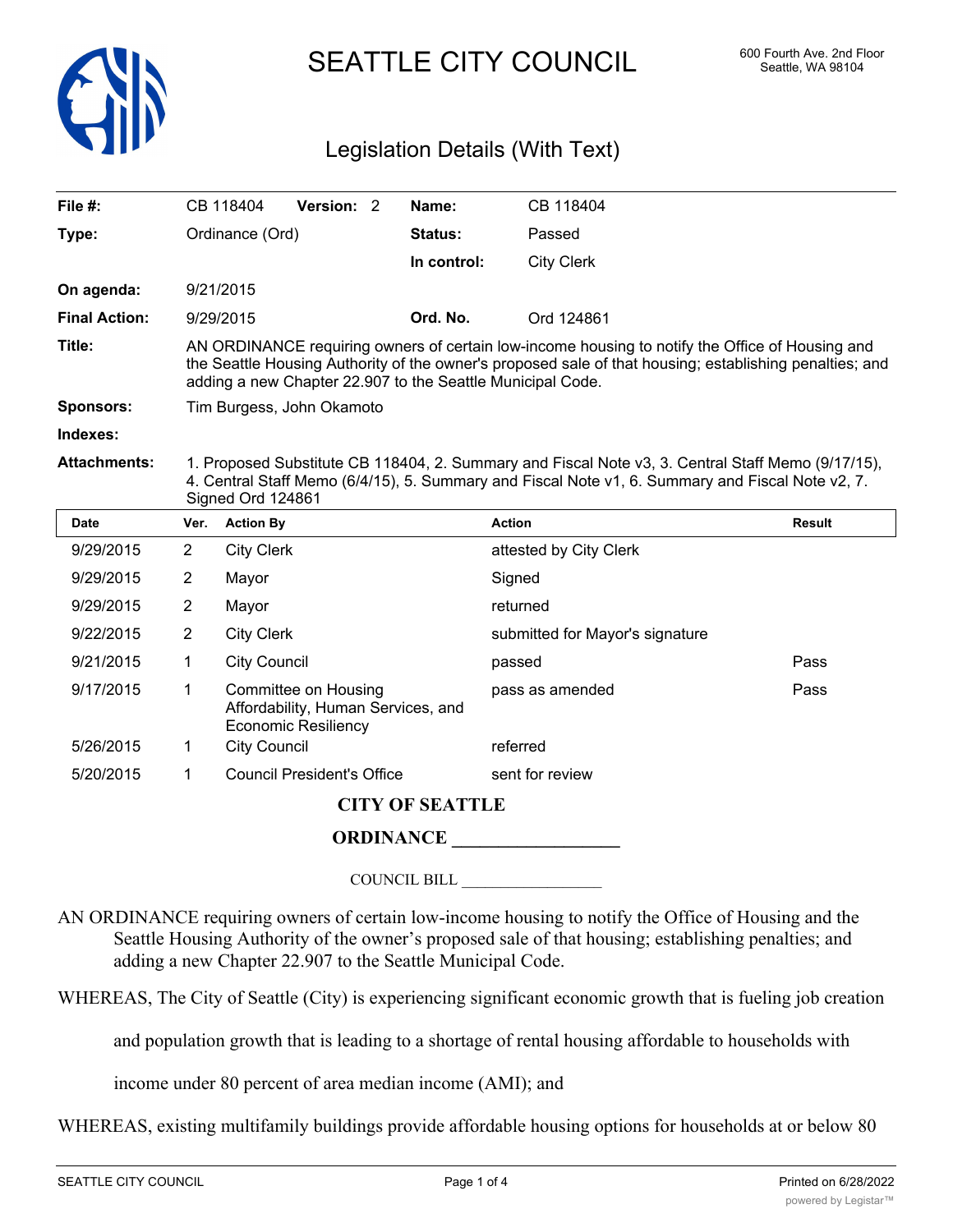percent of AMI; and

- WHEREAS, because of the economic growth, Seattle is becoming a very attractive market for investors desiring to purchase existing, affordable multifamily buildings; and
- WHEREAS, the purchase of existing affordable multifamily buildings by new owners can result in rent increases due to the purchase and related property upgrades that may accompany such purchases; and
- WHEREAS, the City's Office of Housing may purchase or work with housing developers to purchase existing buildings in order to preserve affordable housing units; and
- WHEREAS, providing advance notice of an owner's desire to sell an existing, affordable multifamily building gives the City time to evaluate and prepare a potential purchase and sale offer for such a building; NOW, THEREFORE,

## **BE IT ORDAINED BY THE CITY OF SEATTLE AS FOLLOWS**:

Section 1. A new Chapter 22.907 is added to the Seattle Municipal Code as follows:

### **22.907 Sale of Low-Income Housing**

#### **22.907.030 Notice of proposed sale of low-income housing**

Owners of a multifamily rental housing building having five or more housing units , any one of which rents for an amount that is affordable to households at or below 80 percent of area median income, as median income was most recently determined by the United States Department of Housing and Urban Development for the Seattle metropolitan statistical area, as adjusted for household size, shall notify the Office of Housing and the Seattle Housing Authority of the owner's intent to sell the building. The notice shall be in writing and include the owner's name, phone number, and the address of the rental housing building that will be listed for sale. The notice shall be mailed no later than 60 days prior to the building being listed with any real estate listing service or advertised for sale either in a printed newspaper or on website. For the purposes of this Section 22.907.030, a building is "listed" when an owner has signed a listing agreement with a real estate agent.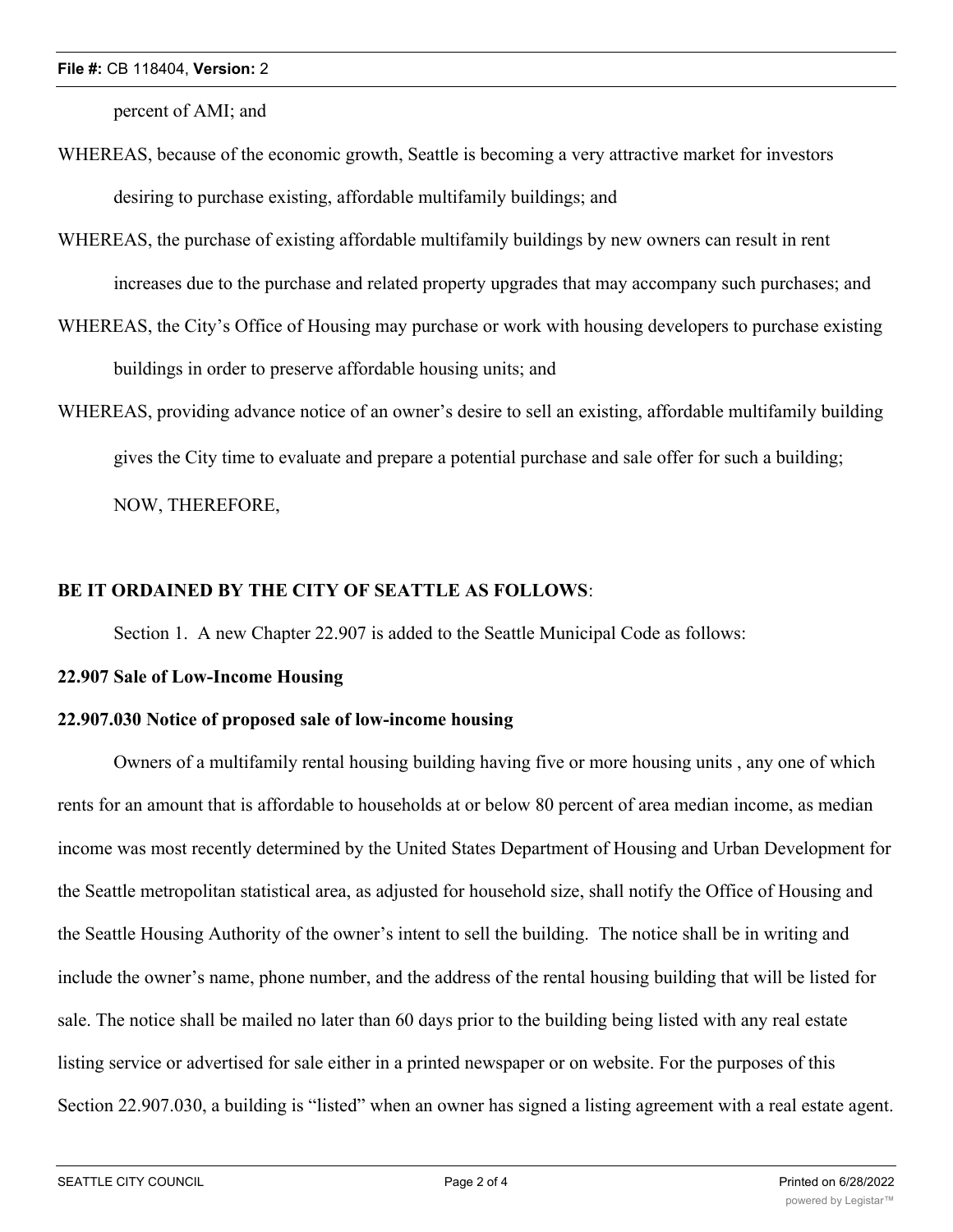Owners of a multifamily rental housing building having five or more housing units who are otherwise required by law or agreement to notify the Office of Housing of the owner's intent to sell or transfer the building and who have provided such notice are exempt from the notice requirement prescribed by this Section 22.907.030.

#### **22.907.100 Penalties**

The Director of the Department of Planning and Development may impose a civil penalty in an amount up to but no more than \$500.00 on any person who fails to notify the Office of Housing of the owner's intent to sell as required by Section 22.907.030.

Section 2. This ordinance shall take effect and be in force 30 days after its approval by the Mayor, but if not approved and returned by the Mayor within ten days after presentation, it shall take effect as provided by Seattle Municipal Code Section 1.04.020.

| Passed by the City Council the | dav of | 2015, and |
|--------------------------------|--------|-----------|
|--------------------------------|--------|-----------|

signed by me in open session in authentication of its passage this

 $\frac{1}{\sqrt{2\pi}} \frac{1}{\sqrt{2\pi}} \frac{1}{\sqrt{2\pi}}$  day of  $\frac{1}{\sqrt{2\pi}} \frac{1}{\sqrt{2\pi}}$ , 2015.

President of the City Council

Approved by me this day of 3015.

Edward B. Murray, Mayor

Filed by me this day of  $\qquad \qquad$  0.2015.